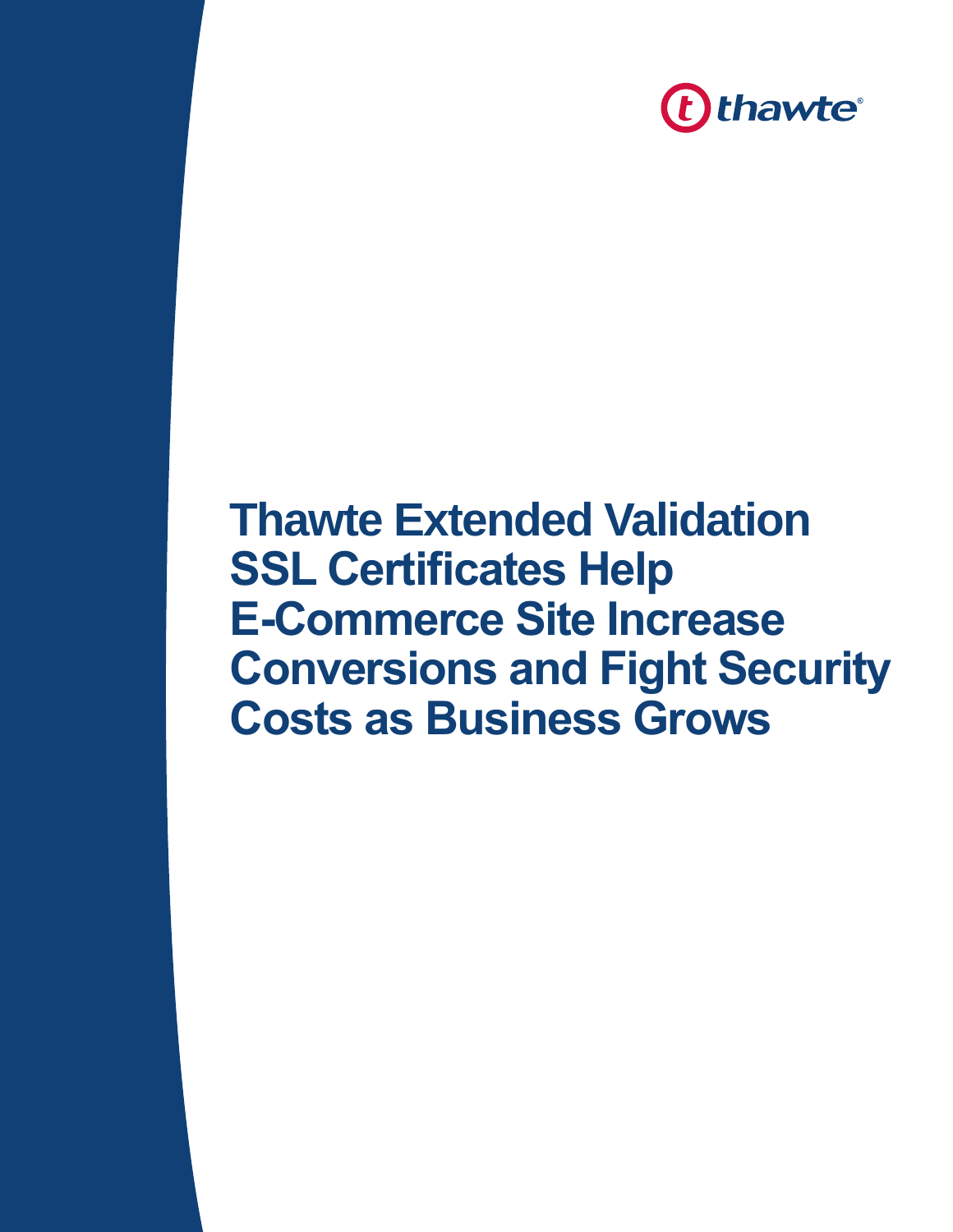# **Thawte Extended Validation SSL Certificates Help E-Commerce Site Increase Conversions and Fight Security Costs as Business Grows**

eadquartered in Garnerville, New York, KarateDepot.<br>
com is one of the largest online retailers of martial arts equipment, uniforms, and other karate supplies in the United States. KarateDepot.com is owned by S and A Industries, a small e-commerce corporation that operates several other sites that sell fighting sports gear – including BoxingDepot.com and EliteMMA.com – as well as ScrubsGallery.com, a website that offers nursing scrubs and medical uniforms, and a magazine subscription site, MagsDirect.com.

## **Challenge**

#### **PROTECT E-COMMERCE TRANSACTIONS COST-EFFECTIVELY**

When Aaron Rubin founded S and A Industries in 1999, the idea of selling products online was still relatively new. Despite this fact, Rubin still understood that SSL security would be essential to help ensure the success of the company's first e-commerce website, KarateDepot.com. "I have a background in web development, so I knew that taking an order online without using an SSL certificate simply wasn't an option," he says. "We had to protect our customers' private information or they would never trust our site."

In addition to securing KarateDepot.com and building trust with customers, Rubin also needed a solution that would allow S and A Industries to launch additional sites while keeping the cost of SSL security low. "When we started selling martial arts supplies online, we could see that there was a lot of potential to expand into other sports and product categories," Rubin says. "We wanted to find an SSL solution that could help us control costs as we grew and launched more e-commerce sites."

Rubin viewed SSL security as an absolute necessity, but he wanted to find a cost-effective technology that offered brand name recognition and the flexibility to meet the changing needs of his business.

#### **SOLUTION SUMMARY**

#### **Industry:**

• Retail and wholesale sales of martial arts equipment and uniforms

### **Key Challenges:**

- Help ensure customers' online credit card transactions are secure
- Build trust in website by protecting customer data
- Enable company to expand and launch new sites while keeping the costs of SSL security low

### **Solution:**

• Thawte® SSL Web Server Certificates with EV

#### **Results:**

- Increased transaction rates by placing the Thawte seal on web pages
- Controlled costs as the business grew and launched more e-commerce sites
- Established customer confidence by using visible EV SSL security backed by a strong brand



*"After we implemented Thawte SSL certificates, we placed the Thawte seal on our sites and we definitely saw our conversion rates go up. When people see the Thawte seal, they buy more. It's as simple as that."*

*—Aaron Rubin, Owner, KarateDepot.com*